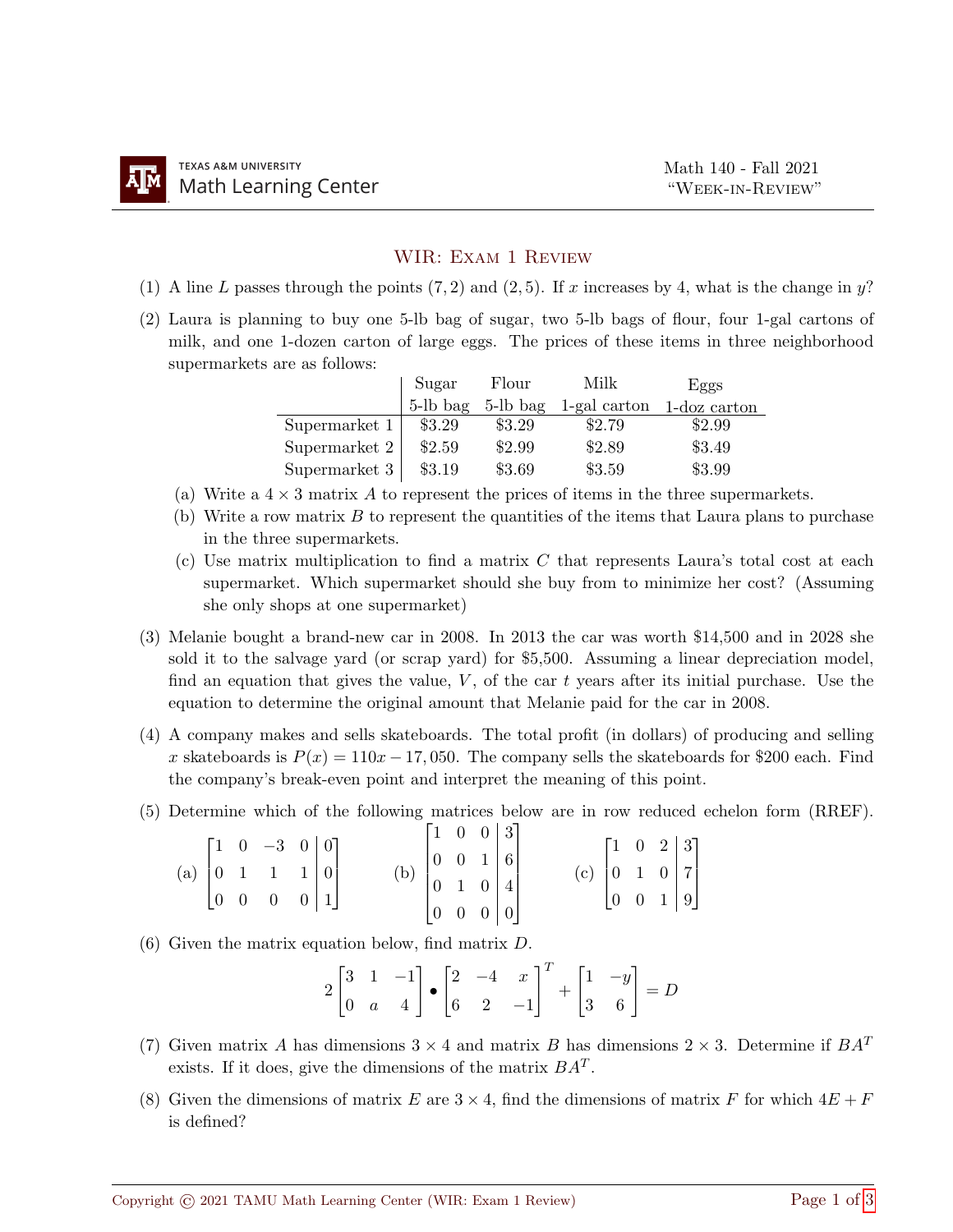(9) Write the correct augmented matrix for the system of linear equations given below.

$$
\begin{cases}\n-3y + z = -7 \\
y = \frac{1}{2}x + 4 \\
2x - 2y + 5z = -2\n\end{cases}
$$

(10) The parameterized solution to a system of linear equations with infinitely many solutions is given by  $(w, x, y, z) = (3 - 2t, 4, t, 1 - t)$  where t is any real number. Determine if the values below are a particular solution to the given system.

(a)  $(w, x, y, z) = (3, 4, 0, 1)$  (b)  $(w, x, y, z) = (1, 4, 1, 1)$  (c)  $(w, x, y, z) = (5, 4, -1, 2)$ 

(11) Given a matrix below, which row operation must be performed to pivot about the entry in row one column one?

$$
\begin{bmatrix} 1 & -2 & -1 & | & 3 \\ 0 & 6 & 0 & | & 1 \\ -2 & 0 & 3 & | & 2 \end{bmatrix} \longrightarrow \begin{bmatrix} 1 & -2 & -1 & | & 3 \\ 0 & 6 & 0 & | & 1 \\ 0 & -4 & 1 & | & 8 \end{bmatrix}
$$

(12) Without the aid of technology, find the solution to the system of linear equations below.

$$
\begin{cases}\n-3x - 6y = -12 \\
-2x + 3y = 15\n\end{cases}
$$

(13) Without the aid of technology, find the solution to the system of linear equations given by  $y_1$ (graphed below) and  $-6x + 4y = 0$ .



(14) Use technology to find the solution to the following systems of linear equations.

(a) 
$$
\begin{cases} 2x + y - z = 1 \\ 3x + 4y + 2z = 13 \\ x - 5y - 2z = 0 \end{cases}
$$
 (b) 
$$
\begin{cases} x + y + 2z = -2 \\ 3x - y + 14z = 6 \\ x + 2y = -5 \end{cases}
$$

(15) Given matrices A and B below, find the products  $AB$  and  $BA$ , if they exist.

$$
A = \begin{bmatrix} x & 0 \\ 2 & 4 \end{bmatrix}, \qquad B = \begin{bmatrix} 3 & -3 & -2 \\ 1 & 4 & 3 \end{bmatrix}
$$